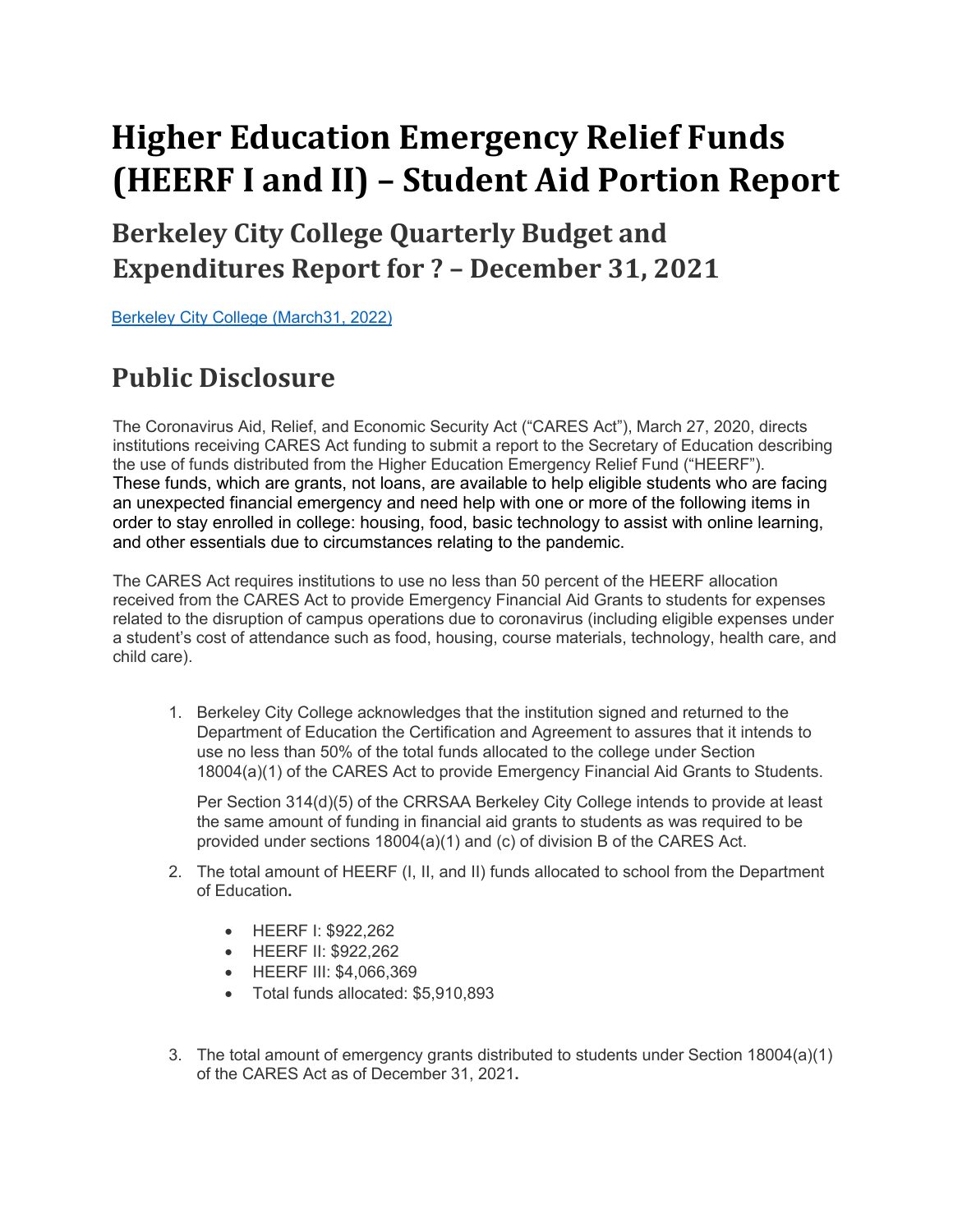- HEERF I: \$922,262
- HEERF II: \$984,590
- 4. The estimated total number of students at Berkeley City College eligible to participate in programs under Section 484 in Title IV of the Higher Education Act of 1965 and thus eligible to receive Emergency Financial Aid Grants to students under Section 18004(a)(1) of the CARES Act.
	- HEERF I: 5,143
	- HEERF II: 849
- 5. The total number of students who have received an Emergency Financial Aid Grant to students under Section 18004(a)(1) of the CARES Act.
	- HEERF I: 2,466
	- HEERF II: 849
- 6. The method(s) used by Berkeley City College to determine which students receive Emergency Financial Aid Grant and how much they will receive under Section 18004(a)(1) of the CARES Act.

Berkeley City College initially used the following criteria to determine eligibility:

- Completed a FAFSA form
- US Citizen or eligible Non-Citizen
- Valid Social Security Number
- Registered with Selective Service (males only)
- High School Diploma, GED, or equivalent
- Be enrolled in an approved degree or certificate program

In Spring 2021, with the Department's May 14, 2021 Final Rule, awarding criteria was expanded to allow any student, regardless of citizenship status, to qualify for HEERF funding. Students did not need to be in an eligible Title IV status, and allowed for noncredit students to receive emergency funding. The awarding criteria was expanded to allow for any enrolled student (3 units minimum or exclusively in a non-credit program) to receive an emergency grant if they had a demonstrated need.

Students ineligible to receive funds:

- Dropped all courses
- Students enrolled as special admission high school students

HERF I (Award amount Based on Need and Courseload)

- Tier 1 Pell Eligible (EFC<\$5,776)
	- o Full Time: \$300
	- o Half-Time: \$200
	- o Less than Half-Time: \$100
	- o Three-Quarter Time: \$50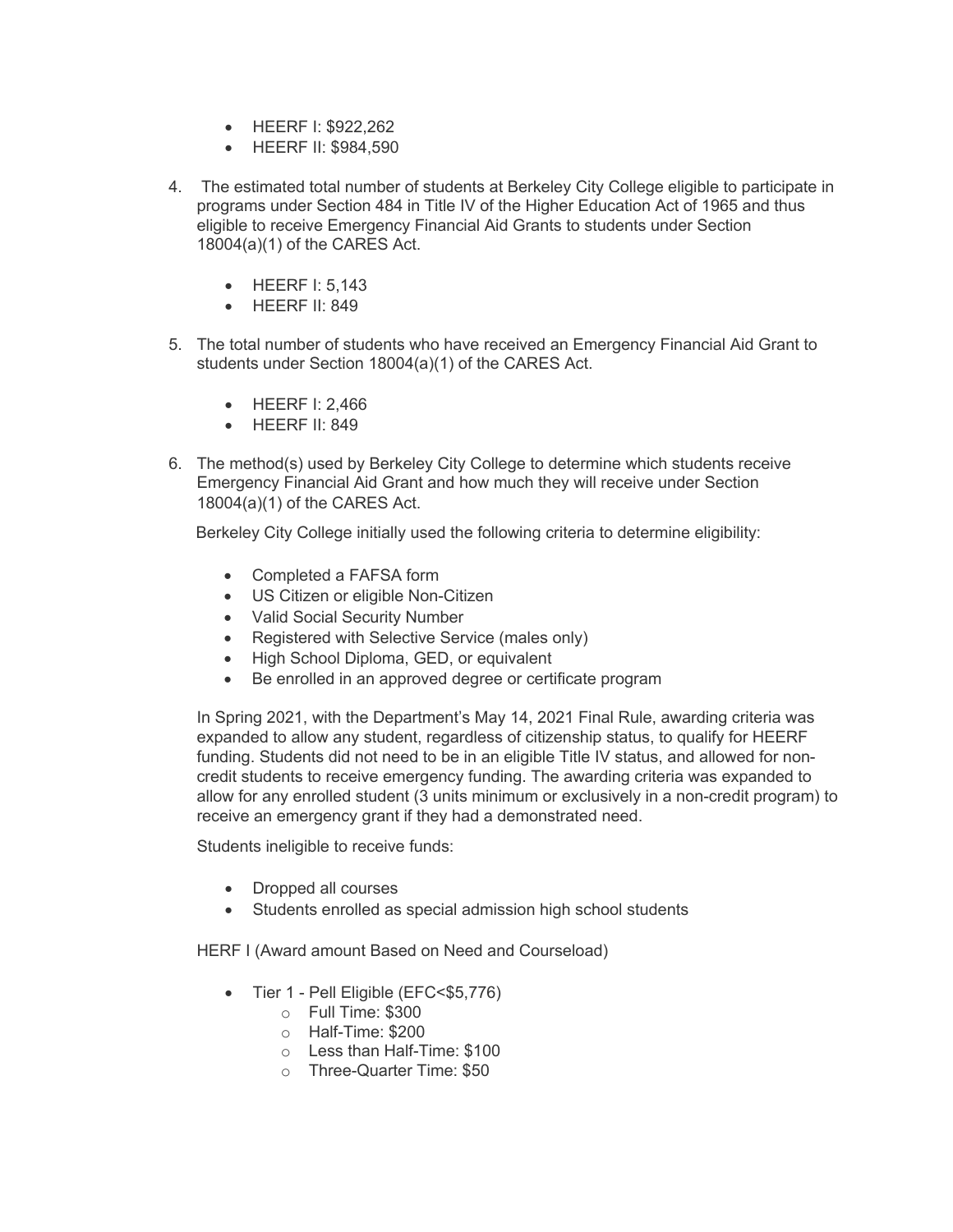- Tier 4 No EFC and (AB 540 or Dreamer)
	- o Full Time: \$300
	- o Half-Time: \$200
	- o Less than Half-Time: \$100
	- o Three-Quarter Time: \$50

HEERF II

- Pell Eligible
	- o Full Time: \$1,500
	- o Part-Time: \$750
- Dreamers
	- o Full Time: \$1,500
	- o Part-Time: \$750

#### **Any instructions, directions, or guidance provided to students concerning the emergency grants.**

All students received a notification when they were awarded HEERF I and II funds. The notification explained what the money could be used for, refund process, and how to check their award status on their portal.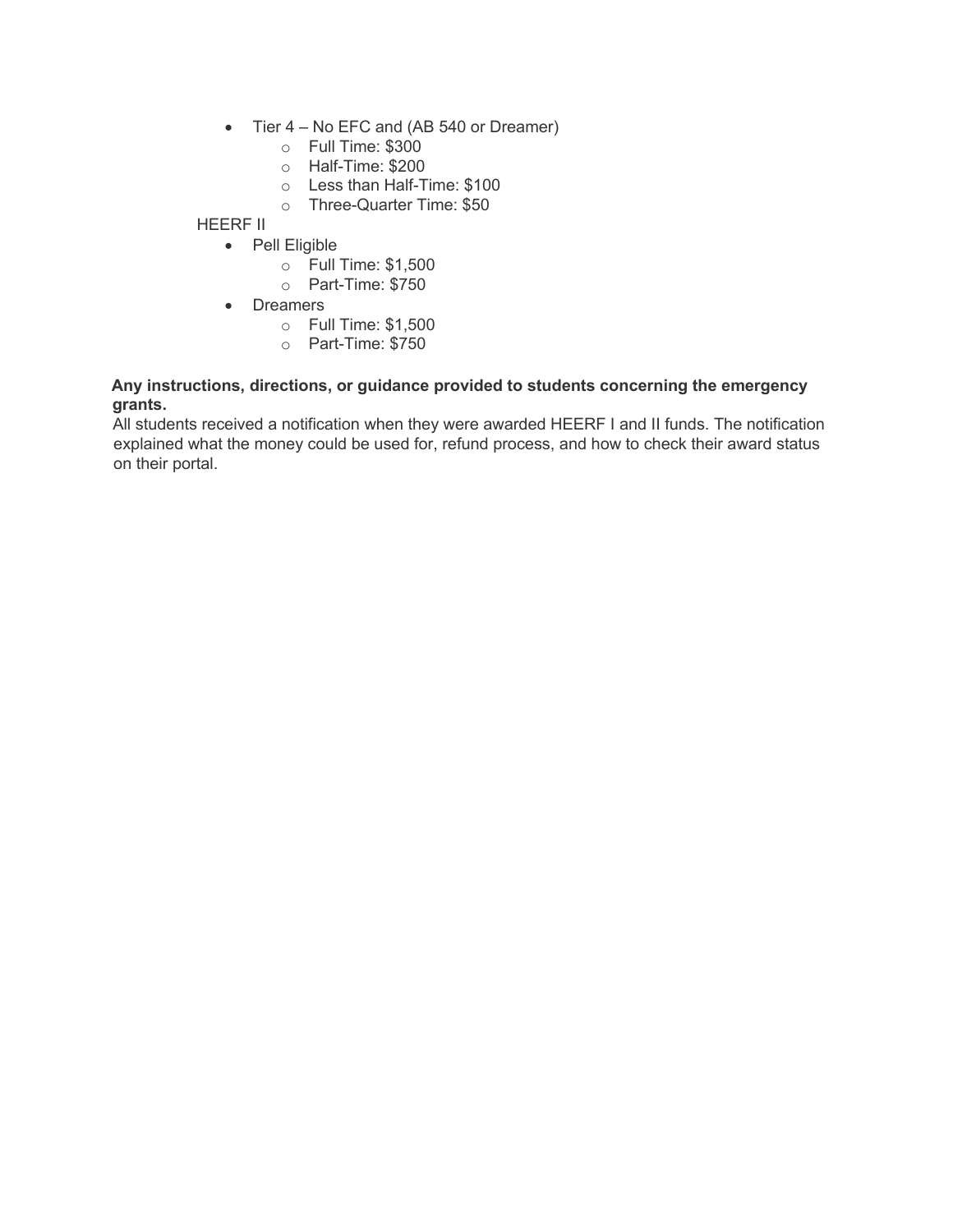# **HEERF III - American Rescue Plan - Student** Aid Portion

## **Quarterly Budget and Expenditures by Colleges**

### **Public Disclosure**

The Coronavirus Aid, Relief, and Economic Security Act ("CARES Act"), March 27, 2020, directs institutions receiving CARES Act funding to submit a report to the Secretary of Education describing the use of funds distributed from the Higher Education Emergency Relief Fund ("HEERF"). These funds, which are grants, not loans, are available to help eligible students who are facing an unexpected financial emergency and need help with one or more of the following items in order to stay enrolled in college: housing, food, basic technology to assist with online learning, and other essentials due to circumstances relating to the pandemic.

The CARES Act requires institutions to use no less than 50 percent of the HEERF allocation received from the CARES Act to provide Emergency Financial Aid Grants to students for expenses related to the disruption of campus operations due to coronavirus (including eligible expenses under a student's cost of attendance such as food, housing, course materials, technology, health care, and child care).

- 1. Berkeley City College acknowledges that the institution signed and returned to the Department of Education the Certification and Agreement to assures that it intends to use no less than 50% of the total funds allocated to the college under Section 18004(a)(1) of the CARES Act to provide Emergency Financial Aid Grants to Students.
- 2. The total amount of HEERF III allocated to school from the Department of Education.
	- HEERF III: \$4,066,369
- 3. The total amount of emergency grants distributed to students under the ARP HEERF III as of March 31, 2022
	- HEERF III: \$1,576,725
- 4. The estimated total number of students at Berkeley City College eligible to participate in programs under Section 484 in Title IV of the Higher Education Act of 1965 and thus eligible to receive Emergency Financial Aid Grants to students under Section 18004(a)(1) of the CARES Act
	- HEERF III: 3,890
- 5. The total number of students who have received an Emergency Financial Aid Grant to students under Section 18004(a)(1) of the CARES Act.
	- HEERF III: 3,788